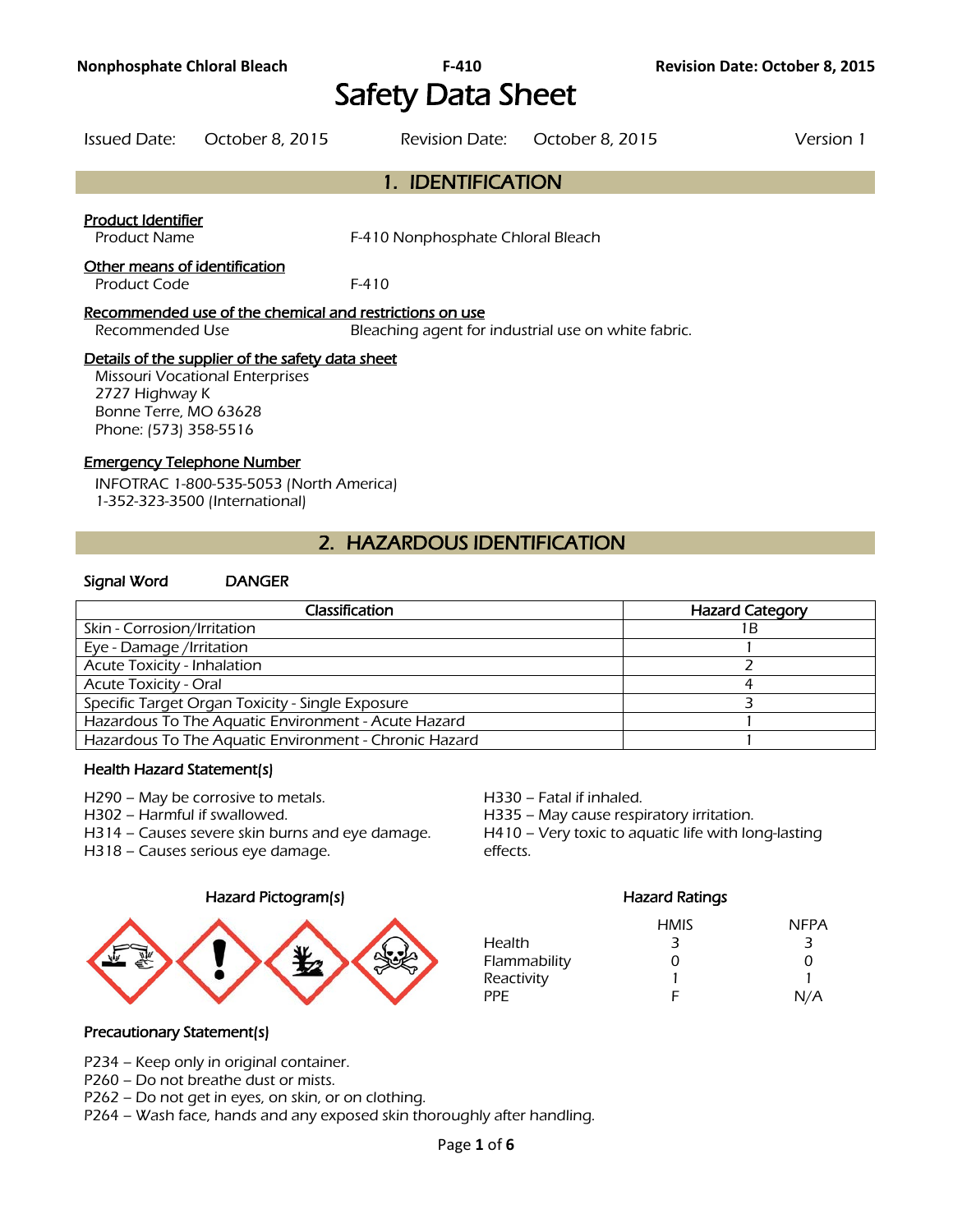P270 – Do not eat, drink, or smoke when using this product.

P271 – Use only outdoors or in a well-ventilated area.

P280 – Wear protective gloves/protective clothing/ eye protection/face protection.

P301+P330+P331 – IF SWALLOWED: Rinse mouth. DO NOT induce vomiting.

P303+P361+P353 – IF ON SKIN (or hair): Remove/Take off immediately all contaminated clothing. Rinse skin with water/shower.

P304+P340 – IF INHALED: Remove victim to fresh air and keep at rest in a position comfortable for breathing.

P305+P351+P338 – IF IN EYES: Rinse cautiously with water for several minutes. Remove contact lenses, if present and easy to do. Continue rinsing.

P310 – Immediately call a POISON CENTER or doctor/physician.

P391 – Collect spillage.

P403+P233 – Store in a well-ventilated place. Keep container tightly closed.

P405 – Store locked up.

P406 – Store in a corrosive resistant container with a resistant inner liner.

P501 – Dispose of contents and container in accordance with applicable local, regional, national, and/or international regulations.

#### Potential Health Effects

| <b>Skin Contact</b> | May cause skin corrosion/irritation/burns. |
|---------------------|--------------------------------------------|
| Eye Contact         | May cause eye damage.                      |
| Inhalation          | May cause respiratory irritation.          |
| Ingestion           | May be harmful if swallowed.               |

# 3. COMPOSITION/INFORMATION ON INGREDIENT

| <b>Chemical Name/Pure Substance</b>   | CAS#       | Weight-% |
|---------------------------------------|------------|----------|
| Sodium Carbonate                      | 497-19-8   | 30-35    |
| Sodium Sulfate                        | 7757-82-6  | 30-35    |
| Sodium Dichloroisocyanurate Dihydrate | 51580-86-0 | 30-35    |
| Sodium Metasilicate                   | 6834-92-0  | 2-6      |
|                                       |            |          |

\*\*If Chemical Name/CAS No is "proprietary" and/or Weight-% is listed as a range, the specific chemical identity and/or percentage of composition has been withheld as a trade secret.

# 4. FIRST-AID MEASURES

| General Advice | If you feel unwell, seek medical advice (show label where possible). |
|----------------|----------------------------------------------------------------------|
|                |                                                                      |

- Eye Contact Rinse cautiously with water for several minutes. Remove contact lenses, if present and easy to do. Continue rinsing. Get medical advice/attention.
- Skin Contact Brush off excess chemical and immediately flush contaminated areas with plenty of water. Take off contaminated clothing. Wash contaminated clothing before reuse. If skin irritation persists, call a physician.
- Inhalation Remove victim to fresh air and keep at rest in a position comfortable for breathing. GET MEDICAL ATTENTION IMMEDIATELY. Treat symptomatically.
- Ingestion Rinse mouth. Do NOT induce vomiting. Give large amounts of water. GET MEDICAL ATTENTION IMMEDIATELY.

#### Most important symptoms and effects

 Symptoms Respiratory: irritation, redness of upper and lower airways, coughing, larynegeospasm and edema, shortness of breath, bronchoconstriction, and possible pulmonary edema. Skin: redness, irritation, burning sensation, swelling, blister formation, first, second, or third degree burns. Eye: irritation and burns to the eye lids, conjunctivitis, corneal edema, and corneal burn. Ingestion: irritation, nausea, and vomiting. May cause local tissue damage to esophagus and stomach such as burning, inflammation, local ulceration, and may cause gastrointestinal bleeding.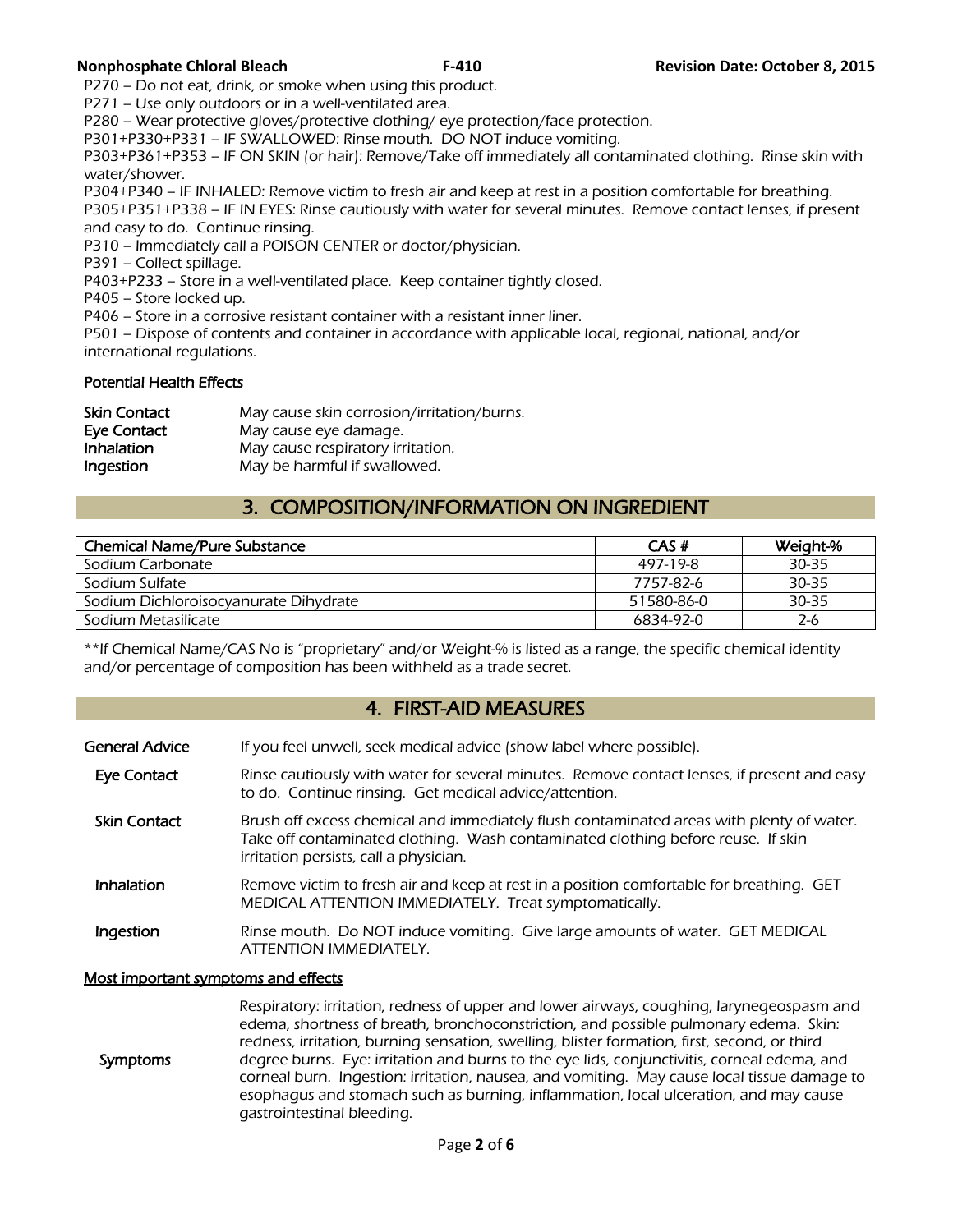**Nonphosphate Chloral Bleach F-410 Revision Date: October 8, 2015**  5. FIRE-FIGHTING MEASURES

#### Extinguishing Media

Suitable Extinguishing Media: Flood with copious amounts of water. Unsuitable Extinguishing Media: ABC fire extinguishers, dry chemical, carbon dioxide, or halogenated extinguishing agents.

#### Specific Hazards Arising from the Chemical

Components of this product may decompose upon heating to produce corrosive and/or toxic fumes.

#### Protective equipment and precautions for firefighters

As in any fire, wear self-contained breathing apparatus pressure-demand, MSHA/NIOSH (approved or equivalent) and full protective gear. Damp containers should be opened and examined. Do not attempt to reseal contaminated drums. Damp material should be neutralized to a non-oxidizing state.

### 6. ACCIDENTAL RELEASE MEASURES

#### Personal precautions, protective equipment and emergency procedures

| Personal precautions                              | Keep unnecessary personnel away. Do not get in eyes, on skin, or on<br>clothing. Avoid creation of dust. Avoid breathing dust. Do not eat, drink,<br>or smoke in areas where this material is used. Wash thoroughly after<br>handling. Wet material may pose a slipping hazard. |
|---------------------------------------------------|---------------------------------------------------------------------------------------------------------------------------------------------------------------------------------------------------------------------------------------------------------------------------------|
| <b>Environmental precautions</b>                  | Do not flush into surface water or sanitary sewer system. See Section 12<br>for additional ecological information.                                                                                                                                                              |
| Methods and material for containment and clean up |                                                                                                                                                                                                                                                                                 |
| <b>Methods for Containment</b>                    | Prevent further leakage or spillage if safe to do so.                                                                                                                                                                                                                           |
| Methods for Clean up                              | Shovel dry material into suitable container. Vacuum any remaining<br>material into a suitable container. Damp material should be neutralized to                                                                                                                                 |

# 7. HANDLING AND STORAGE

#### Precautions for safe handling

Handle in accordance with good industrial hygiene and safety practice. Do not get in eyes, on skin, or on clothing. Use only in well ventilated areas. Do not breathe dust. Wash face, hands, and any exposed skin thoroughly after handling. Use personal protection recommended in Section 8.

a non-oxidizing state.

#### Conditions for safe storage, including any incompatibilities

Storage Conditions Keep containers tightly closed in a dry, cool and well-ventilated place. Store in original container in an area where temperatures do not exceed 52  $^{\circ}$ C (125  $^{\circ}$ F). Do not allow water to get into container. If liner is present, tie after each use. Store containers on pallets. Keep away from food, drink, and animal feed. Store locked up. Incompatible Materials Can generate heat when mixed with acids. When wet, flammable hydrogen gas may be produced from prolonged contact with alkali sensitive metals such as: aluminum, brass, bronze, copper, lead, tin, zinc. Ammonia, bases, floor sweeping compounds, calcium hypochlorite, reducing agents, organic solvents, and compounds.

# 8. EXPOSURE CONTROLS/PERSONAL PROTECTION

#### Appropriate engineering controls

Engineering Controls Use only in well-ventilated areas. Provide local exhaust ventilation where dust or mist may be generated.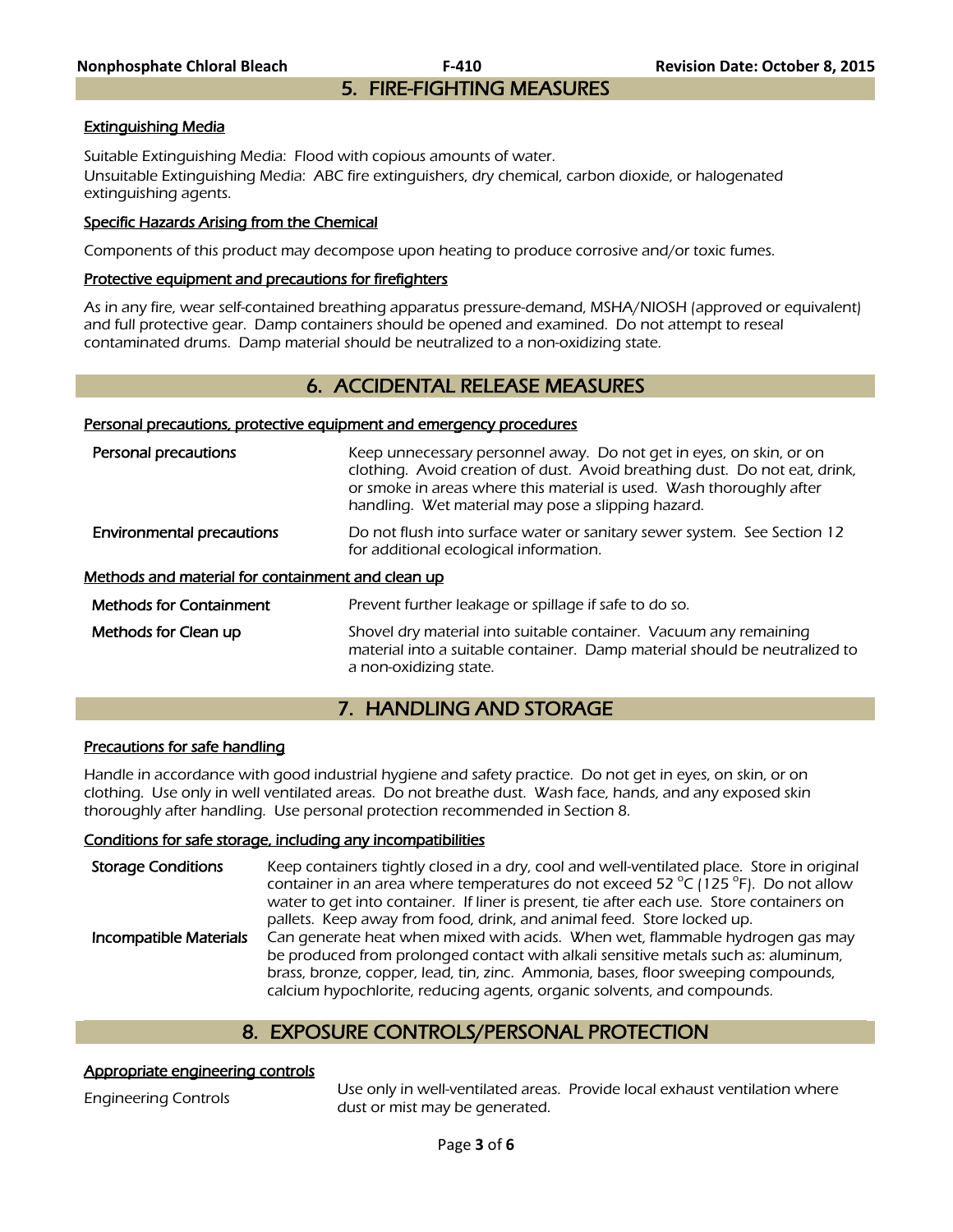| <b>Nonphosphate Chloral Bleach</b>    | $F-410$<br>Individual protection measures, such as personal protective equipment                                                                                                                                                         | <b>Revision Date: October 8, 2015</b>                                          |
|---------------------------------------|------------------------------------------------------------------------------------------------------------------------------------------------------------------------------------------------------------------------------------------|--------------------------------------------------------------------------------|
| Eye/Face Protection                   | Wear approved safety goggles. Provide an emergency eye wash station.                                                                                                                                                                     |                                                                                |
| Skin and Body Protection              | When the potential for contact with wet material exists, wear Tychem or<br>similar protective suit. When the potential for contact with dry material<br>similar protective coveralls. Wear appropriate chemical resistant gloves.        | exists, wear disposable coveralls suitable for dust exposure, such as Tyvek or |
| Respiratory Protection                | Ensure adequate ventilation, especially in confined areas. A NIOSH<br>approved respirator with N95 cartridges may be permissible under certain<br>circumstances when symptoms have been observed that are indicative of<br>overexposure. |                                                                                |
| <b>General Hygiene Considerations</b> | Do not eat, drink, or smoke when using this product. Wash contaminated<br>clothing before reuse. Handle in accordance with good industrial hygiene<br>and safety practice. Wash thoroughly after handling material.                      |                                                                                |

# 9. PHYSICAL AND CHEMICAL PROPERTIES

### **Appearance**

| <b>Physical State</b><br>Color      | Solid<br>White                                                                                                                                                                                                                                                                                                                         | Odor<br><b>Odor Threshold</b> | Bleach<br>Not Determined |
|-------------------------------------|----------------------------------------------------------------------------------------------------------------------------------------------------------------------------------------------------------------------------------------------------------------------------------------------------------------------------------------|-------------------------------|--------------------------|
| Property                            | <b>Values</b>                                                                                                                                                                                                                                                                                                                          |                               | <b>Remarks - Method</b>  |
|                                     |                                                                                                                                                                                                                                                                                                                                        |                               |                          |
| рH                                  | $10-10.5$                                                                                                                                                                                                                                                                                                                              |                               | 1% Solution              |
| <b>Melting Point/Freezing Point</b> | Not determined                                                                                                                                                                                                                                                                                                                         |                               |                          |
| <b>Boiling Point/Boiling Range</b>  | Not determined                                                                                                                                                                                                                                                                                                                         |                               |                          |
| <b>Flash Point</b>                  | Not determined                                                                                                                                                                                                                                                                                                                         |                               |                          |
| <b>Evaporation Rate</b>             | Not determined                                                                                                                                                                                                                                                                                                                         |                               |                          |
| Flammability (Solid, Gas)           | Not determined                                                                                                                                                                                                                                                                                                                         |                               |                          |
| <b>Upper Flammability Limits</b>    | Not determined                                                                                                                                                                                                                                                                                                                         |                               |                          |
| <b>Lower Flammability Limits</b>    | Not determined                                                                                                                                                                                                                                                                                                                         |                               |                          |
| <b>Vapor Pressure</b>               | Not determined                                                                                                                                                                                                                                                                                                                         |                               |                          |
| <b>Vapor Density</b>                | Not determined                                                                                                                                                                                                                                                                                                                         |                               |                          |
| <b>Specific Gravity</b>             | Not determined                                                                                                                                                                                                                                                                                                                         |                               |                          |
| <b>Water Solubility</b>             | Complete                                                                                                                                                                                                                                                                                                                               |                               |                          |
| Solubility in other solvents        | Not determined                                                                                                                                                                                                                                                                                                                         |                               |                          |
| <b>Partition Coefficient</b>        | Not determined                                                                                                                                                                                                                                                                                                                         |                               |                          |
| <b>Auto-ignition Temperature</b>    | Not determined                                                                                                                                                                                                                                                                                                                         |                               |                          |
| <b>Decomposition Temperature</b>    | Not determined                                                                                                                                                                                                                                                                                                                         |                               |                          |
| <b>Viscosity</b>                    | Not determined                                                                                                                                                                                                                                                                                                                         |                               |                          |
| <b>Explosive Properties</b>         | Not determined                                                                                                                                                                                                                                                                                                                         |                               |                          |
| <b>Oxidizing Properties</b>         | Not determined                                                                                                                                                                                                                                                                                                                         |                               |                          |
|                                     |                                                                                                                                                                                                                                                                                                                                        |                               |                          |
|                                     | <b>STABILITY AND REACTIVITY</b><br>10 <sub>1</sub>                                                                                                                                                                                                                                                                                     |                               |                          |
|                                     |                                                                                                                                                                                                                                                                                                                                        |                               |                          |
| Reactivity                          | Not reactive under normal conditions.                                                                                                                                                                                                                                                                                                  |                               |                          |
| <b>Chemical Stability</b>           | Stable at normal temperatures and pressures.                                                                                                                                                                                                                                                                                           |                               |                          |
| <b>Conditions to Avoid</b>          | Exposure to air or moisture over prolonged periods.                                                                                                                                                                                                                                                                                    |                               |                          |
| Incompatible materials              | Can generate heat when mixed with acids. When wet, flammable hydrogen<br>gas may be produced from prolonged contact with alkali sensitive metals<br>such as: aluminum, brass, bronze, copper, lead, tin, zinc. Ammonia, bases,<br>floor sweeping compounds, calcium hypochlorite, reducing agents, organic<br>solvents, and compounds. |                               |                          |
| Hazardous Decomposition             | Sodium oxides, carbon oxides, chlorine, nitrogen, nitrogen trichloride                                                                                                                                                                                                                                                                 |                               |                          |

Sodium oxides, carbon oxides, chlorine, nitrogen, nitrogen trichloride, cyanogen chloride, and phosgene.

Hazardous Decomposition **Products**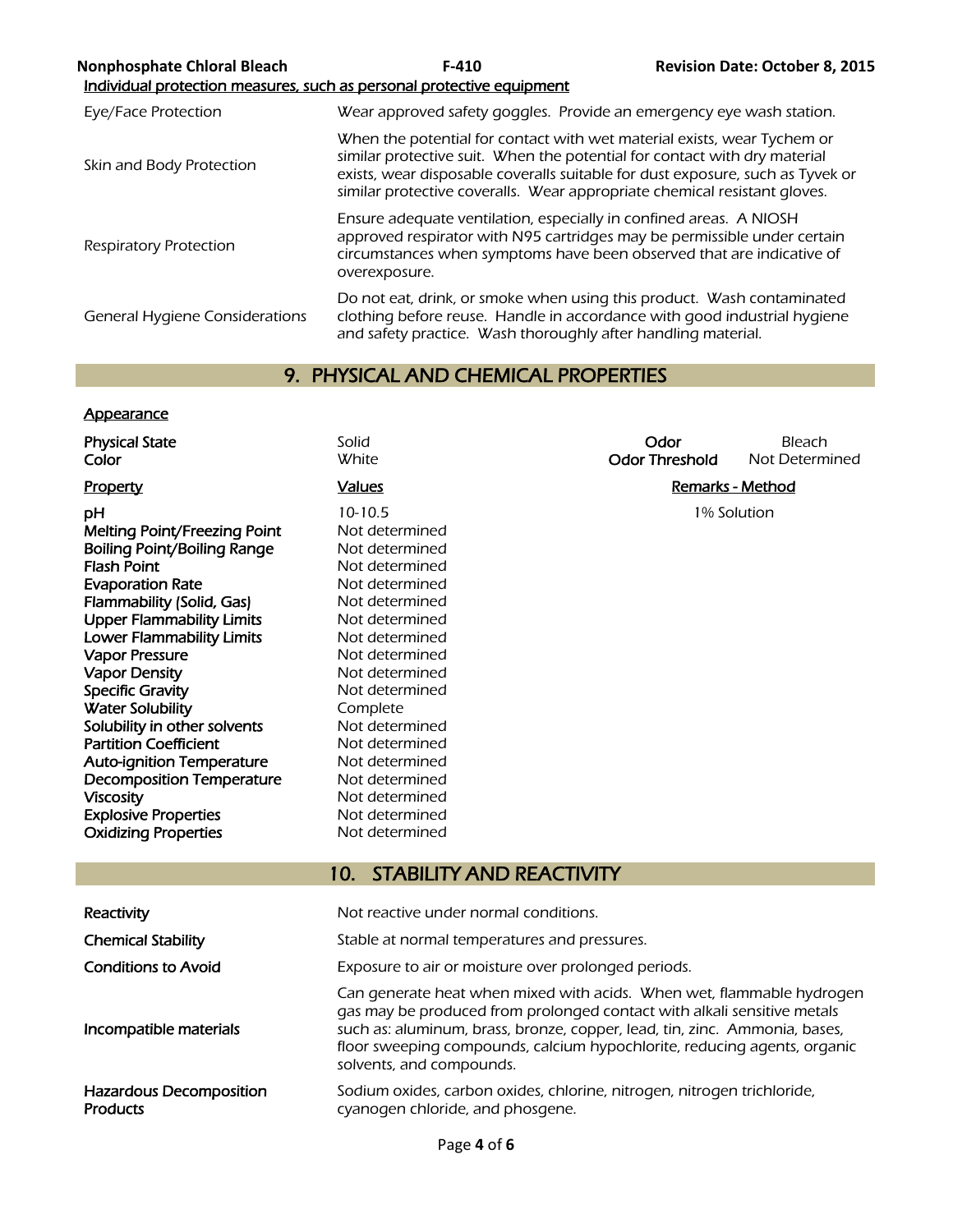# 11. TOXICOLOGICAL INFORMATION

#### Mixture Toxicity

Toxicological data have not been determined specifically for this product.

#### Information on likely routes of exposure

| Eye contact                              | Eye exposures may cause burns to the eye lids, conjunctivitis, corneal edema,<br>and corneal burn. Significant and prolonged contact may cause damage to<br>the internal contents of the eye.                                                   |
|------------------------------------------|-------------------------------------------------------------------------------------------------------------------------------------------------------------------------------------------------------------------------------------------------|
| Skin contact                             | Exposure with water may cause redness, irritation, burning sensation,<br>swelling, blister formation, first, second, or third degree burns. Dry material<br>is less irritating that wet material.                                               |
| Ingestion                                | May cause irritation, nausea, and vomiting. May cause local tissue damage<br>to epiglottis, mucus membranes of the mouth, esophagus and stomach such<br>as burning, inflammation, local ulceration, and may cause gastrointestinal<br>bleeding. |
| Inhalation                               | May cause irritation, redness of the upper and lower airways, coughing,<br>laryngeospasm and edema, shortness of breath, bronchoconstriction, and<br>possible pulmonary edema.                                                                  |
| Carcinogenicity<br>Reproductive toxicity | Not classified as a carcinogen based on information supplied.<br>Not a reproductive hazard based on information supplied.                                                                                                                       |

# 12. ECOLOGICAL INFORMATION

Sea (IMO/IMDG)

Air (ICAO/IMDG) 8<br>Sea (IMO/IMDG) 8

Packing Group **III** DOT Label 8

Ecotoxicity **Exercise 20 Ecological have not been carried out on this product.** 

# 13. DISPOSAL CONSIDERATIONS

| <b>Disposal Instructions</b>             | Dispose of in accordance with applicable local, regional, national, and<br>international regulations.                                                                                                  |
|------------------------------------------|--------------------------------------------------------------------------------------------------------------------------------------------------------------------------------------------------------|
| Hazardous Waste Code                     | Not available.                                                                                                                                                                                         |
| Waste from residues / unused<br>products | Use or reuse if possible. Damp material should be neutralized to a non-<br>oxidizing state.                                                                                                            |
| <b>Contaminated Packaging</b>            | Dispose of container in accordance with applicable local, regional, national,<br>and/or international regulations. Container rinsate must be disposed of in<br>compliance with applicable regulations. |

# 14. TRANSPORT INFORMATION

| <b>Note</b>                | Please see current shipping paper for most up to date shipping information,<br>including exemptions and special circumstances. |
|----------------------------|--------------------------------------------------------------------------------------------------------------------------------|
| DOT I.D. Number            | UN3262                                                                                                                         |
| DOT Proper Shipping Name   | Corrosive solid, basic, inorganic, n.o.s.                                                                                      |
| <b>DOT Hazard Classes:</b> |                                                                                                                                |
| US DOT                     | 8                                                                                                                              |
| Road (ADR)                 | 8                                                                                                                              |
| Air (ICAO/IMDG)            |                                                                                                                                |

Page **5** of **6**